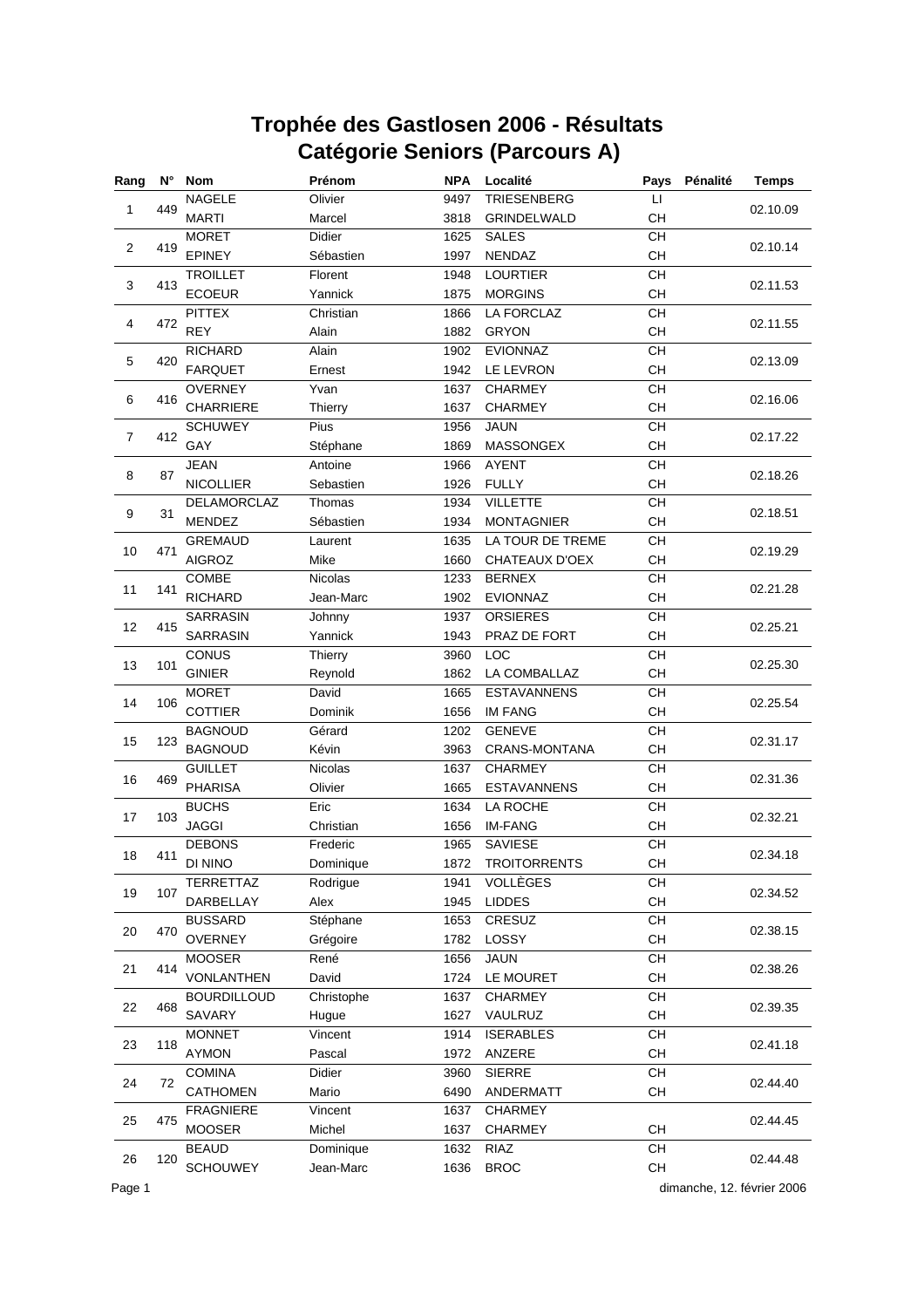| Rang | $N^{\circ}$ | <b>Nom</b>        | Prénom         | <b>NPA</b> | Localité                 | Pays       | Pénalité | <b>Temps</b> |
|------|-------------|-------------------|----------------|------------|--------------------------|------------|----------|--------------|
|      |             | MASSEREY          | Christian      | 1868       | COLLOMBEY                | CH         |          |              |
| 27   | 39          | CALOZ             | Conrad         | 3972       | <b>MIEGE</b>             | CH         |          | 02.46.39     |
|      |             | <b>GREMAUD</b>    | Vincent        | 1664       | LE PAQUIER               | CH         |          |              |
| 28   | 430         | <b>SCAIOLA</b>    | Jean-Philippe  | 1628       | <b>VUADENS</b>           | CH         |          | 02.46.53     |
|      |             | <b>CARRON</b>     | <b>Nicolas</b> | 1926       | <b>FULLY</b>             | CH         |          |              |
| 29   | 41          | <b>STAUB</b>      | Vincent        | 1926       | <b>FULLY</b>             | CH         |          | 02.47.07     |
|      |             | <b>THURLER</b>    | Laurent        | 1635       | LA TOUR-DE-TREME         | <b>CH</b>  |          |              |
| 30   | 50          | <b>PHARISA</b>    | Jacques        | 1665       | <b>ESTAVANNENS</b>       | CH         |          | 02.48.13     |
|      |             | <b>MOOSER</b>     | Daniel         | 1653       | CRÉSUZ                   | CH         |          |              |
| 31   | 474         | <b>BOSCHUNG</b>   | Markus         | 1656       | <b>IM FANG</b>           | CH         |          | 02.48.31     |
|      |             | <b>ROSSIER</b>    | Alain          | 1006       | LAUSANNE                 | CH         |          |              |
| 32   | 55          | <b>GRANDJEAN</b>  | Sébastien      | 1041       | <b>BOTTENS</b>           | <b>CH</b>  |          | 02.48.45     |
|      |             | <b>HIRT</b>       | Alain          | 1258       | <b>PERLY</b>             | CH         |          |              |
| 33   | 22          | <b>MEIER</b>      | Joel           | 1219       | <b>LE LIGNON</b>         | <b>CH</b>  |          | 02.49.34     |
|      |             | <b>OPPLIGER</b>   | Frédéric       | 2616       | <b>RENAN</b>             | CH         |          |              |
| 34   | 124         | <b>MATTHEY</b>    | Emanuel        | 2300       | LA CHAUX-DE-FONDS        | CH         |          | 02.50.12     |
|      |             | <b>MONNEY</b>     | Eric           | 1736       | <b>ST. SILVESTER</b>     | CH         |          |              |
| 35   | 42          | <b>CHASSOT</b>    | Sébastien      | 1752       | <b>VILLARS-SUR-GLANE</b> | <b>CH</b>  |          | 02.51.49     |
|      |             | <b>GILLI</b>      | Eric           | 1899       | <b>TORGON</b>            | CH         |          |              |
| 36   | 76          | VASSALI           | Jean-Yves      | 1899       | <b>TORGON</b>            | CH         |          | 02.52.59     |
|      |             | <b>SCRIMGEOUR</b> | Carron         | 74400      | <b>CHAMONIX</b>          | ${\sf FR}$ |          |              |
| 37   | 435         | <b>POWEL</b>      | Al             | 74400      | <b>CHAMONIX</b>          | <b>FR</b>  |          | 02.54.26     |
|      |             | <b>OVERNEY</b>    | Thierry        | 1260       | <b>NYON</b>              | CH         |          |              |
| 38   | 51          | <b>BONGA</b>      | Daniel         | 1299       | <b>CRANS</b>             | <b>CH</b>  |          | 02.56.03     |
|      |             | <b>KREBS</b>      | Thomas         | 68360      | SOULTZ                   | <b>FR</b>  |          |              |
| 39   | 63          | <b>COTTING</b>    | Bertrand       | 1727       | <b>CORPATAUX</b>         | <b>CH</b>  |          | 02.56.53     |
|      |             | <b>THUERLER</b>   | Daniel         | 1628       | <b>VUADENS</b>           | CH         |          |              |
| 40   | 473         | <b>BEAUD</b>      | Raoul          | 1637       | <b>CHARMEY</b>           | CH         |          | 02.56.55     |
|      |             | <b>CHAMBOVEY</b>  | Edouard        | 1903       | <b>COLLNGES</b>          | CH         |          |              |
| 41   | 401         | <b>SAILLEN</b>    | Christophe     | 1890       | <b>ST-MAURICE</b>        | CH         |          | 02.56.56     |
|      |             | <b>CHAMBOVEY</b>  | André          | 1903       | <b>COLLONGES</b>         | <b>CH</b>  |          |              |
| 42   | 74          | <b>PUIPPE</b>     | Romain         | 1873       | <b>VAL D'ILLIEZ</b>      | CH         |          | 02.57.20     |
|      |             | <b>BESSARD</b>    | Yann           | 1908       | <b>RIDDES</b>            | CH         |          |              |
| 43   | 59          | <b>LOETSCHER</b>  | Jean-François  | 1907       | SAXON                    | CH         |          | 02.57.26     |
|      |             | <b>PELLISSIER</b> | Joachim        | 1926       | <b>FULLY</b>             | CH         |          |              |
| 44   | 7           | <b>TRAMAUX</b>    | Moïse          |            | 1913 SAILLON             | <b>CH</b>  |          | 02.57.54     |
|      |             | <b>SUDAN</b>      | Olivier        | 1632       | RIAZ                     | CH         |          |              |
| 45   | 89          | SAVARY            | Didier         | 1630       | <b>BULLE</b>             | CH         |          | 02.58.24     |
|      |             | <b>THURLER</b>    | Stéphane       | 1637       | <b>CHARMEY</b>           | CH         |          |              |
| 46   | 18          | <b>THURLER</b>    | Richard        | 1637       | CHARMEY                  | CH         |          | 02.59.03     |
|      |             | <b>RUEGER</b>     | Laurent        | 3971       | CHERMIGNON-BAS           | CH         |          |              |
| 47   | 46          | <b>RUEGER</b>     | Frédéric       | 6332       | <b>HAGENDORN</b>         | CH         |          | 02.59.30     |
|      |             | <b>SIERRO</b>     | Patrick        | 1982       | <b>EUSEIGNE</b>          | CH         |          |              |
| 48   | 81          | CRETTAZ           | Samuel         | 1984       | <b>LES HAUDERES</b>      | CH         |          | 02.59.39     |
|      |             | EGGERTSWYLER      | Jacques        | 1736       | ST.SILVESTER             | CH         |          |              |
| 49   | 405         | MARADAN           | Alexander      | 1737       | <b>PLASSELB</b>          | CH         |          | 02.59.47     |
|      |             | <b>BOURDIN</b>    | Olivier        | 1950       | <b>SION</b>              | CH         |          |              |
| 50   | 52          | GONUS             | Alain          | 3960       | <b>SIERRE</b>            | CH         |          | 03.00.52     |
|      |             | <b>PHARISA</b>    | Jérôme         | 1638       | <b>MORLON</b>            | CH         |          |              |
| 51   | 64          |                   |                |            |                          | CH         |          | 03.01.36     |
|      |             | <b>ROBADEY</b>    | Serge          | 1663       | EPAGNY                   | CH         |          |              |
| 52   | 461         | <b>SCHLAEPPY</b>  | Stéphane       | 1637       | <b>CHARMEY</b>           |            |          | 03.01.50     |
|      |             | <b>LEULIET</b>    | Frederic       | 1000       | LAUSANNE                 | CH         |          |              |

Page 2 dimanche, 12. février 2006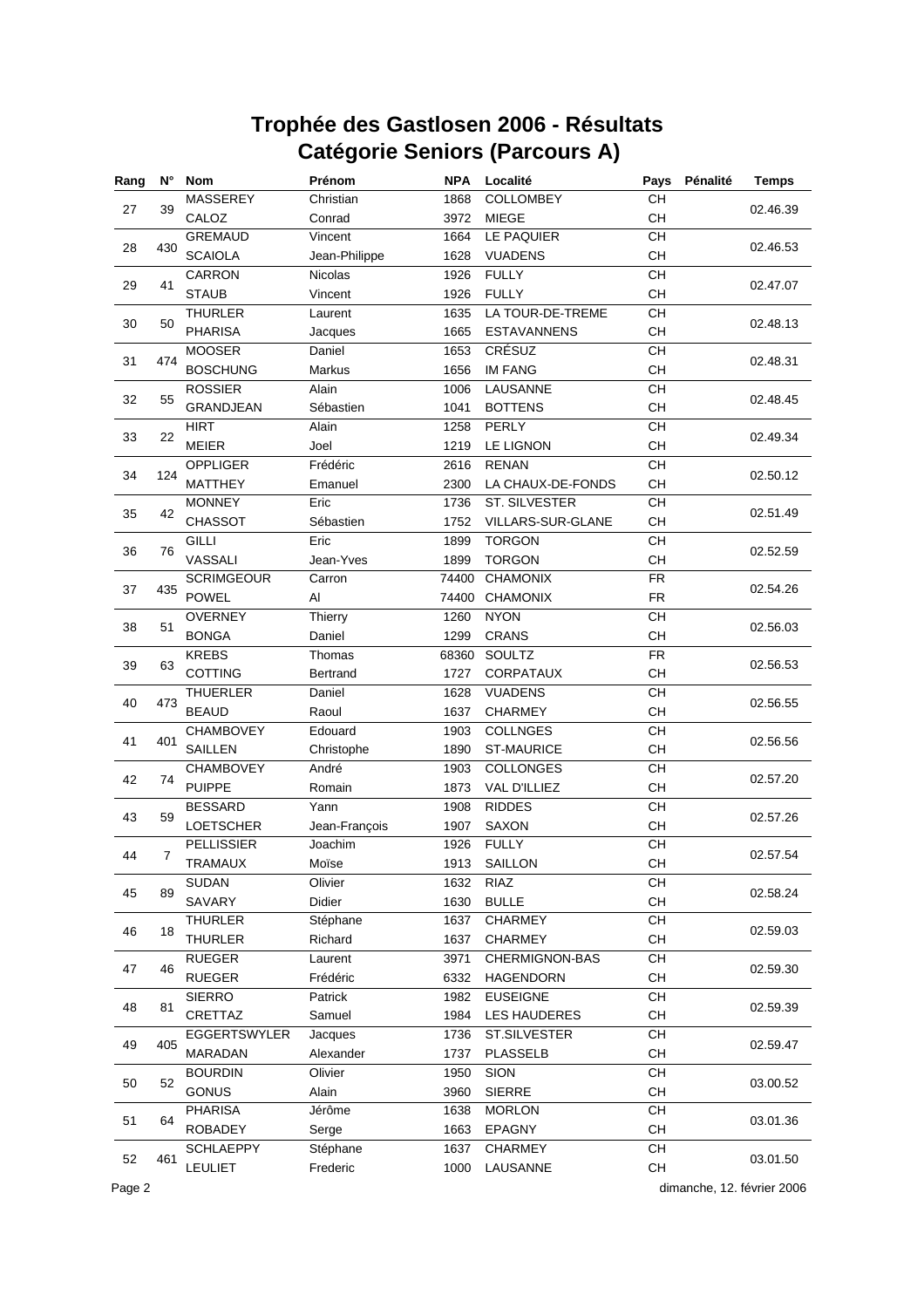| Rang |     | N° Nom             | Prénom         | <b>NPA</b> | Localité           | Pays      | Pénalité | <b>Temps</b> |
|------|-----|--------------------|----------------|------------|--------------------|-----------|----------|--------------|
|      |     | <b>CURRAT</b>      | Laetitia       | 1611       | LE CRET            | CH        |          | 03.02.08     |
| 53   | 448 | <b>BATTIAZ</b>     | Samuel         | 1286       | SORAL              | CH        |          |              |
|      |     | <b>DEGEN</b>       | Pascal         | 2072       | SAINT-BLAISE       | CH        |          |              |
| 54   | 14  | <b>PASQUIER</b>    | Didier         | 1660       | CHATEAU-D'OEX      | CH        |          | 03.03.50     |
|      |     | <b>JAKOB</b>       | Michel         | 1619       | <b>LES PACCOTS</b> | <b>CH</b> |          |              |
| 55   | 15  | <b>BLANC</b>       | Yann           | 1623       | <b>SEMSALES</b>    | CH        |          | 03.04.23     |
|      |     | <b>FRAGNIERE</b>   | Cédric         | 1630       | <b>BULLE</b>       | CH        |          | 03.05.30     |
| 56   | 57  | <b>BOURQUENOUD</b> | Pierre         | 1627       | VAULRUZ            | CH        |          |              |
|      |     | <b>ISLER</b>       | Patrick        | 1807       | <b>BLONAY</b>      | CH        |          | 03.05.58     |
| 57   | 122 | <b>VUADENS</b>     | Marc           | 1806       | <b>ST LEGIER</b>   | CH        |          |              |
|      |     | <b>CHOFFLON</b>    | Olivier        | 1726       | <b>FARVAGNY</b>    | CH        |          | 03.06.08     |
| 58   | 32  | <b>JOYE</b>        | Hervé          | 1807       | <b>BLONAY</b>      | <b>CH</b> |          |              |
|      |     | <b>GUEX</b>        | Stéphane       | 1867       | OLLON/VILLY        | CH        |          |              |
| 59   | 99  | WEIBEL             | Jean-Frèdy     | 1860       | <b>AIGLE</b>       | <b>CH</b> |          | 03.06.19     |
|      |     | <b>MULLER</b>      | Alexandre      | 1965       | SAVIESE            | CH        |          |              |
| 60   | 4   | <b>SCHMIDLIN</b>   | Thomas         | 1965       | SAVIESE            | CH        |          | 03.06.24     |
|      |     | <b>BIGLER</b>      | Patrice        | 1870       | <b>CHOEX</b>       | CH        |          |              |
| 61   | 147 | CHESEAUX           | Christophe     | 1891       | <b>MEX</b>         | CH        |          | 03.08.20     |
|      |     | <b>GARD</b>        | Martial        | 1934       | <b>MONTAGNIER</b>  | CH        |          |              |
| 62   | 119 | <b>GFELLER</b>     | Jean-Luc       | 1936       | <b>VERBIER</b>     | <b>CH</b> |          | 03.10.43     |
|      |     | <b>PUGIN</b>       | Marcel         | 1689       | LE CHATELARD       | CH        |          |              |
| 63   | 40  | <b>FOURNIER</b>    | Lucien         | 1950       | <b>SION</b>        | СH        |          | 03.10.58     |
|      |     | <b>MESOT</b>       | Thierry        | 1623       | <b>SEMSALES</b>    | CH        |          |              |
| 64   | 97  | PILLOUD            | Frank          | 1724       | LE MOURET          | <b>CH</b> |          | 03.11.34     |
|      |     | <b>SCHUPBACH</b>   | Laurent        | 1348       | LE BRASSUS         | CH        |          |              |
| 65   | 44  | <b>PROST</b>       | <b>Nicolas</b> | 1347       | <b>LE SENTIER</b>  | <b>CH</b> |          | 03.12.11     |
|      |     | <b>RIETHMANN</b>   | Nicolas        | 1936       | <b>VERBIER</b>     | CH        |          |              |
| 66   | 432 | <b>WICHT</b>       | Gaetan         | 1936       | <b>VERBIER</b>     | CH        |          | 03.13.30     |
|      |     | <b>GAUGLER</b>     | Laurent        | 1680       | <b>MORGINS</b>     | CH        |          |              |
| 67   | 111 | <b>BORNET</b>      | Pierre         | 1822       | <b>CHERNEX</b>     | CH        |          | 03.14.05     |
|      |     | <b>THOMI</b>       | Michael        | 1562       | CORCELLES/PAYERNE  | <b>CH</b> |          |              |
| 68   | 33  | <b>HABEGGER</b>    | Etienne        | 1510       | <b>MOUDON</b>      | CH        |          | 03.14.13     |
|      |     | <b>HUGO</b>        | Reinhold       | 8046       | <b>ZUERICH</b>     | CH        |          |              |
| 69   | 67  | <b>GRABER</b>      | Felix          | 8046       | ZUERICH            | CH        |          | 03.14.38     |
|      |     | <b>MAGNIN</b>      | Frédéric       | 1630       | <b>BULLE</b>       | CH        |          |              |
| 70   | 436 | <b>PUGIN</b>       | Christophe     | 1632       | RIAZ               | <b>CH</b> |          | 03.15.05     |
|      |     | <b>ROUILLER</b>    | Jacques        | 1783       | <b>BARBERECHE</b>  | CH        |          |              |
| 71   | 49  | <b>SCIBOZ</b>      | Raphaël        | 1630       | <b>BULLE</b>       | CH        |          | 03.15.18     |
|      |     | <b>BOGHOSSIAN</b>  | Jean-Charles   | 1673       | <b>AUBORANGES</b>  | CH        |          |              |
| 72   | 43  | <b>GUTTMANN</b>    | Mike           | 1806       | <b>ST-LEGIER</b>   | CH        |          | 03.16.29     |
|      |     | GRANDJEAN          | <b>Boris</b>   | 1635       | LA TOUR-DE-TREME   | CH        |          |              |
| 73   | 83  | GAUDARD            | Olivier        | 1680       | <b>SALES</b>       | CH        |          | 03.16.40     |
|      |     | SAVOY              | Alexandre      | 1615       | <b>BOSSONNENS</b>  | CH        |          |              |
| 74   | 75  | <b>VUICHARD</b>    | Nicolas        | 1624       | <b>GRATTAVACHE</b> | CH        |          | 03.17.01     |
|      |     | <b>BALDUCHELLI</b> | Yan            | 1921       | MARTIGNY-CROIX     | CH        |          |              |
| 75   | 23  | <b>HUGON</b>       | Freddy         | 1921       | MARTIGNY-CROIX     | CH        |          | 03.17.21     |
|      |     | <b>MULLER</b>      | Jan            | 1899       | <b>TORGON</b>      | CH        |          |              |
| 76   | 404 | <b>MARIAUX</b>     | Patrick        | 1899       | <b>TORGON</b>      | CH        |          | 03.18.49     |
|      |     | <b>JAN</b>         | Grégoire       | 1174       | <b>MONTHEROD</b>   | CH        |          |              |
| 77   | 441 | GOLAY              | Florian        | 1920       | <b>MARTIGNY</b>    | CH        |          | 03.21.06     |
|      |     | <b>REIS</b>        | José           | 1143       | <b>APPLES</b>      | CH        |          |              |
| 78   | 8   | <b>DUMOULIN</b>    | Christophe     | 1965       | ORMONE             | CH        |          | 03.21.54     |
|      |     |                    |                |            |                    |           |          |              |

Page 3 dimanche, 12. février 2006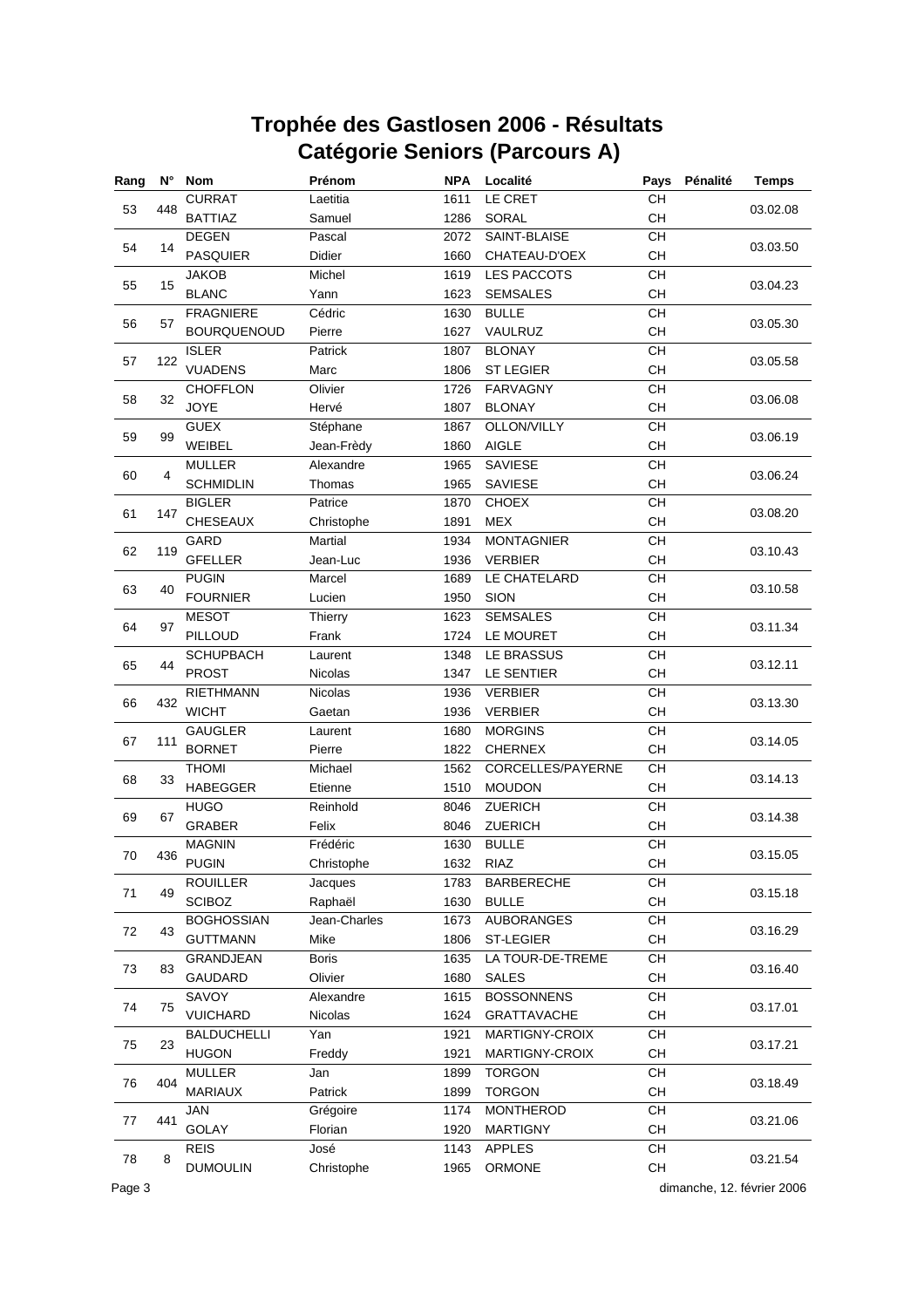| Rang | N°       | <b>Nom</b>           | Prénom        | <b>NPA</b> | Localité            | Pays            | Pénalité | <b>Temps</b> |
|------|----------|----------------------|---------------|------------|---------------------|-----------------|----------|--------------|
|      |          | <b>REMY</b>          | Philippe      | 1630       | <b>BULLE</b>        | CH              |          | 03.22.11     |
| 79   | 71       | <b>VIENNE</b>        | Alain         | 1628       | <b>VUADENS</b>      | CH              |          |              |
|      |          | <b>SCHUWEY</b>       | Viktor        | 3097       | LIEBEFELD           | CH              |          |              |
| 80   | 29       | <b>SCIBOZ</b>        | Benjamin      | 1637       | <b>CHARMEY</b>      | CH              |          | 03.22.15     |
|      |          | <b>AMACKER</b>       | Yves          | 1871       | <b>CHOEX</b>        | CH              |          |              |
| 81   | 86       | <b>CLERC</b>         | Olivier       | 1871       | <b>CHOEX</b>        | CH              |          | 03.23.21     |
|      |          | <b>BERSET</b>        | Claude        | 1643       | <b>GUMEFENS</b>     | <b>CH</b>       |          |              |
| 82   | 102      | ODY                  | Damien        | 1642       | <b>SORENS</b>       | CH              |          | 03.23.40     |
|      |          | <b>FILLIEZ</b>       | Johann        | 1920       | <b>MARTIGNY</b>     | CH              |          |              |
| 83   | 418      | <b>BRUTTIN</b>       | Christophe    | 1265       | LA CURE             | CH              |          | 03.23.45     |
|      |          | <b>BARRAS</b>        | Jean          | 1648       | <b>HAUTEVILLE</b>   | CH              |          |              |
| 84   | 451      | <b>TORNARE</b>       | Jean-Jacques  | 1628       | <b>VUADENS</b>      | CH              |          | 03.23.54     |
|      |          | <b>TINGUELY</b>      | Patrick       | 1724       | <b>FERPICLOZ</b>    | CH              |          |              |
| 85   | 95       | <b>ROULIN</b>        | Gérard        | 1733       | <b>TREYVAUX</b>     | <b>CH</b>       |          | 03.24.02     |
|      |          | <b>GENOUD</b>        | Laurent       | 1656       | <b>IM FANG</b>      | CH              |          |              |
| 86   | 127      | <b>TRACHSEL</b>      | Marcello      | 1470       | ESTAVAYER-LE-LAC    | CH              |          | 03.24.42     |
|      |          | CHARBONNET           | Jean-Daniel   | 1996       | BASSE-NENDAZ        | CH              |          |              |
| 87   | 70       | <b>FOURNIER</b>      | Christophe    | 1996       | <b>BRIGNON</b>      | CH              |          | 03.25.03     |
|      |          | LANTHMANN            | Alexandre     | 1638       | <b>MORLON</b>       | $\overline{CH}$ |          |              |
| 88   | 98       | <b>MAGNIN</b>        | Olivier       | 1643       | <b>GUMEFENS</b>     | CH              |          | 03.25.38     |
|      |          | <b>OEHRLI</b>        | Hansruedi     | 3780       | <b>GSTAAD</b>       | CH              |          |              |
| 89   | 402      | <b>STEFFEN</b>       | Ruedi         | 3792       | <b>SAANEN</b>       | CH              |          | 03.26.10     |
|      |          | <b>GACHET</b>        | Michel        | 1630       | <b>BULLE</b>        | CH              |          |              |
|      | 90<br>25 | <b>ROOS</b>          | Damien        | 1663       | <b>PRINGY</b>       | CH              |          | 03.27.26     |
|      |          | CARLIER              | David         | 1170       | <b>AUBONNE</b>      | CH              |          |              |
| 91   | 137      | <b>MUTZENBERG</b>    | Cyril         | 1026       | <b>ECHANDENS</b>    | <b>CH</b>       |          | 03.30.27     |
|      |          | ZAMOFING             | Bertrand      | 1725       | <b>POSIEUX</b>      | CH              |          |              |
| 92   | 100      | ZAMOFING             | Benoît        | 1730       | <b>ECUVILLENS</b>   | CH              |          | 03.31.02     |
|      |          | GONZALEZ             | Sébastien     | 1618       | CHATEL-ST-DENIS     | CH              |          |              |
| 93   | 38       | <b>L'HOMME</b>       | Jean-Jo       | 1628       | <b>VUADENS</b>      | CH              |          | 03.32.20     |
|      |          | <b>BOVET</b>         | Nicolas       | 1635       | LA TOUR-DE-TREME    | CH              |          |              |
| 94   | 112      | <b>JUNGO</b>         | Christophe    | 1630       | <b>BULLE</b>        | CH              |          | 03.34.05     |
|      |          | <b>DESARZENS</b>     | Nicolas       | 1134       | VUFFLENS-LE-CHATEAU | CH              |          |              |
| 95   | 108      | <b>DESARZENS</b>     | Grèg          | 1026       | <b>DENGES</b>       | CH              |          | 03.34.43     |
|      |          | <b>CARRON-BENDER</b> | Anne          | 1926       | <b>FULLY</b>        | CH              |          |              |
| 96   | 456      | <b>BENDER</b>        | Benoît        | 1920       | <b>MARTIGNY</b>     | <b>CH</b>       |          | 03.35.07     |
|      |          | DELACOSTE            | Jean-Philippe | 1871       | <b>CHOEX</b>        | CH              |          |              |
| 97   | 77       | CLARET               | Gerald        | 1868       | COLLOMBEY           | CH              |          | 03.35.37     |
|      |          | <b>PITTET</b>        | Alain         | 74350      | <b>ANDILLY</b>      | <b>FR</b>       |          |              |
| 98   | 12       | LUGEON               | Daniel        | 1228       | PLAN-LES-OUATES     | CH              |          | 03.36.04     |
|      |          | <b>CURRAT</b>        | Stephane      | 1630       | <b>BULLE</b>        | CH              |          |              |
| 99   | 80       | <b>GENOUD</b>        | José          | 1635       | LA TOUR-DE-TREME    | CH              |          | 03.37.44     |
|      |          | <b>NANCHEN</b>       | Gérald        | 1964       | <b>CONTHEY</b>      | CH              |          |              |
| 100  | 92       | <b>REDUCE</b>        | Patrick       | 1963       | VETROZ              | CH              |          | 03.38.56     |
|      |          | PERLER               | Daniel        | 1196       | <b>GLAND</b>        | CH              |          |              |
| 101  | 91       | CAPPI                | Alexandre     | 1929       | <b>TRIENT</b>       | CH              |          | 03.39.00     |
|      |          |                      |               |            |                     |                 |          |              |
| 102  | 125      | <b>CHENAUX</b>       | Jean-Daniel   | 1645       | LE BRY              | CH              |          | 03.39.29     |
|      |          | ZAMOFING             | Dominique     | 1725       | <b>POSIEUX</b>      | CH              |          |              |
| 103  | 406      | <b>NANCHEN</b>       | Bertrand      | 1807       | <b>BLONAY</b>       | CH              |          | 03.39.34     |
|      |          | GAGG                 | Christian     | 1807       | <b>BLONAY</b>       | CH              |          |              |
| 104  | 27       | <b>PIGUET</b>        | Jean-Luc      | 1007       | LAUSANNE            | CH              |          | 03.39.38     |
|      |          | <b>PIGUET</b>        | Benoit        | 1213       | ONEX                | CH              |          |              |

Page 4 dimanche, 12. février 2006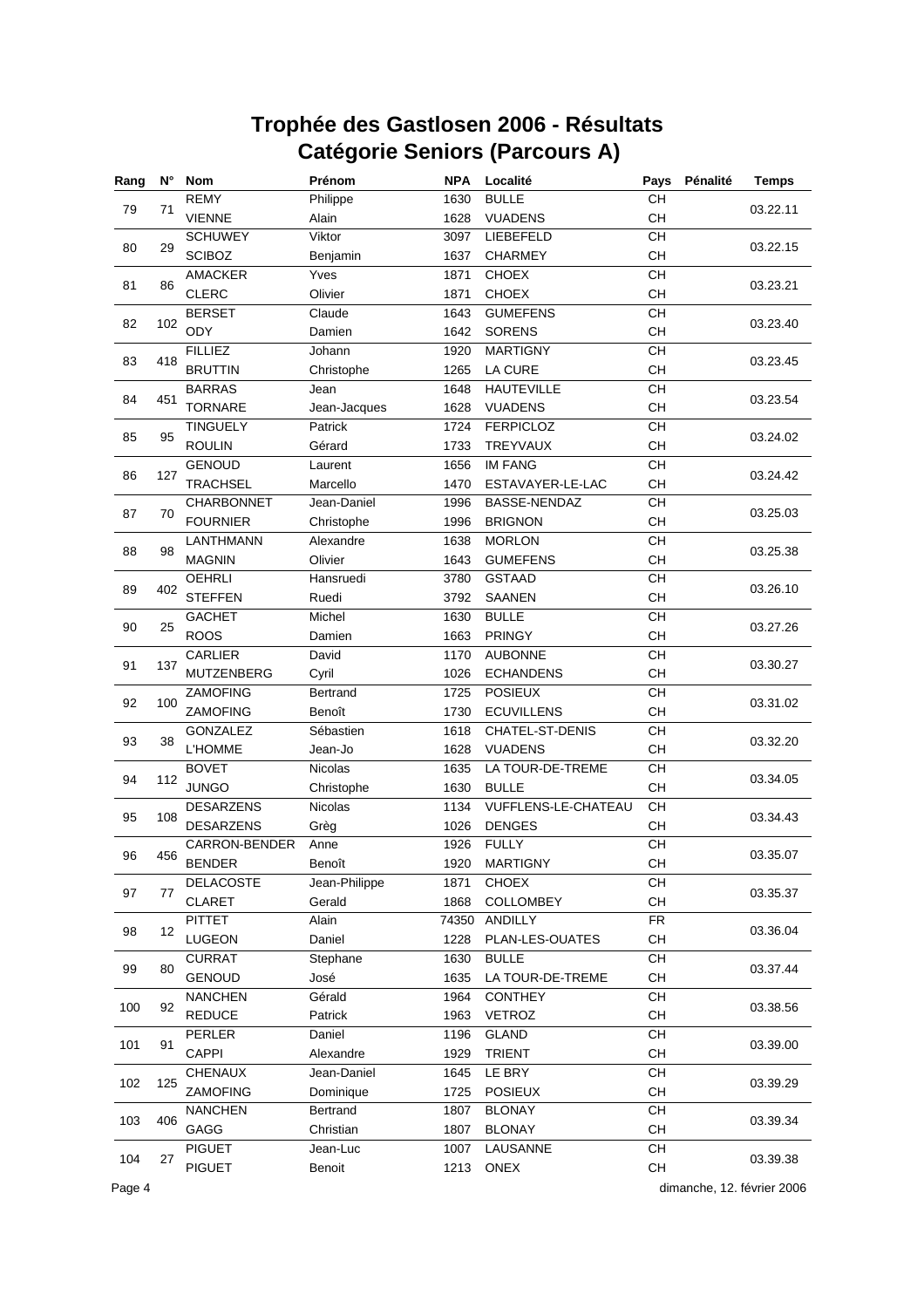| Rang | $N^{\circ}$ | <b>Nom</b>         | Prénom       | <b>NPA</b> | Localité           | Pays      | Pénalité | <b>Temps</b> |
|------|-------------|--------------------|--------------|------------|--------------------|-----------|----------|--------------|
|      |             | <b>GIRARD</b>      | Yvan         | 1625       | <b>MAULES</b>      | CH        |          |              |
| 105  | 16          | <b>GENOUD</b>      | Christophe   | 1633       | <b>MARSENS</b>     | <b>CH</b> |          | 03.39.43     |
|      |             | <b>VIAL</b>        | Bertrand     | 1611       | LE CRET            | CH        |          |              |
| 106  | 129         | <b>GARIN</b>       | Stéphane     | 1624       | <b>GRATTAVACHE</b> | CH        |          | 03.40.19     |
|      |             | <b>RAUBER</b>      | Simon        | 1656       | <b>JAUN</b>        | CH        |          |              |
| 107  | 443         | <b>RAUBER</b>      | Benjamin     | 1656       | <b>JAUN</b>        | CH        |          | 03.40.25     |
|      |             | <b>NOVERRAZ</b>    | Adrien       | 1110       | <b>MORGES</b>      | CH        |          |              |
| 108  | 146         | <b>NOVERRAZ</b>    | Pierre-Alain | 1170       | <b>AUBONNE</b>     | CH        |          | 03.42.13     |
|      |             | <b>TORNAY</b>      | Jean-Daniel  | 1937       | <b>ORSIERES</b>    | <b>CH</b> |          |              |
| 109  | 66          | <b>TORNAY</b>      | Jean-Pascal  | 1938       | <b>CHAMPEX</b>     | CH        |          | 03.42.38     |
|      |             | <b>JOBIN</b>       | Nicolas      | 1032       | ROMANEL S/LAUSANNE | CH        |          | 03.42.56     |
| 110  | 78          | <b>VOISARD</b>     | Philippe     | 1616       | <b>ATTALENS</b>    | CH        |          |              |
|      |             | <b>GAILLARD</b>    | Stéphane     | 1634       | LA ROCHE           | CH        |          |              |
| 111  | 19          | <b>BOURQUI</b>     | Jean-Claude  | 1733       | TREYVAUX           | <b>CH</b> |          | 03.43.19     |
|      |             | <b>CORNUT</b>      | Alain        | 1806       | <b>ST-LEGIER</b>   | CH        |          |              |
| 112  | 115         | <b>BERDOZ</b>      | Martial      | 1807       | <b>BLONAY</b>      | CH        |          | 03.43.21     |
|      |             | <b>WULF</b>        | Thomas       | 1867       | <b>OLLON</b>       | CH        |          |              |
| 113  | 121         | <b>GREPT</b>       | Alain        | 1897       | <b>BOUVERET</b>    | <b>CH</b> |          | 03.43.25     |
|      |             | <b>PANNATIER</b>   | Vincent      | 1268       | <b>BEGNINS</b>     | CH        |          |              |
| 114  | 457         | <b>WAGNIERES</b>   | Jean-Pierre  | 1196       | <b>GLAND</b>       | CH        |          | 03.43.39     |
|      |             | <b>TCHAGAUNOVA</b> | Philippe     | 1112       | <b>ECHICHENS</b>   | CH        |          |              |
| 115  | 148         | CARDINAUX          | Olivier      | 1053       | <b>CUGY</b>        | <b>CH</b> |          | 03.43.44     |
|      |             | JOYE               | Stéphane     | 1734       | <b>TENTLINGEN</b>  | <b>CH</b> |          |              |
| 116  | 476         | <b>PORCHET</b>     | Damien       | 1630       | <b>BULLE</b>       | CH        |          | 03.43.47     |
|      | 458         | <b>WRIGHT</b>      | Tracey       | 1884       | <b>HUEMOZ</b>      | CH        |          |              |
| 117  |             | <b>LIGERTWOOD</b>  | Ivor         | 1884       | <b>HUEMOZ</b>      | CH        |          | 03.44.39     |
|      |             | <b>MAILLARD</b>    | Christian    | 1642       | <b>SORENS</b>      | CH        |          |              |
| 118  | 126         | <b>MACHERET</b>    | André        | 1645       | LE BRY             | <b>CH</b> |          | 03.46.23     |
|      |             | <b>TALAMONA</b>    | Marcel       | 1630       | <b>BULLE</b>       | CH        |          |              |
| 119  | 53          | <b>GOLFETTO</b>    | Christophe   | 1302       | VUFFLENS-LA-VILLE  | CH        |          | 03.50.51     |
|      |             | <b>ETHENOZ</b>     | Stéphane     | 1084       | CARROUGE (VD)      | CH        |          |              |
| 120  | 45          | <b>REY</b>         | George       | 1895       | VIONNAZ            | CH        |          | 03.50.57     |
| 121  | 410         | <b>NANCHEN</b>     | Steeve       | 3960       | <b>SIERRE</b>      | CH        |          | 03.51.14     |
|      |             | <b>NANCHEN</b>     | Gilbert      | 3960       | <b>SIERRE</b>      | CH        |          |              |
|      |             | LARSEN             | Christophe   | 1817       | <b>BRENT</b>       | <b>CH</b> |          |              |
| 122  | 463         | <b>THELIN</b>      | Stéphane     | 1820       | VEYTAUX            | CH        |          | 03.52.12     |
|      |             | <b>BRODARD</b>     | Damien       | 1639       | LA ROCHE           | CН        |          |              |
| 123  | 156         | <b>BRODARD</b>     | Valérie      | 1639       | LA ROCHE           | CH        |          | 03.52.19     |
|      |             | <b>GUISOLAN</b>    | Marc         | 1642       | <b>SORENS</b>      | CH        |          |              |
| 124  | 6           | <b>MOOSER</b>      | Alexandre    | 8057       | <b>ZURICH</b>      | CH        |          | 03.52.21     |
|      |             | COSENDAI           | Stéphane     | 1534       | SASSEL             | CH        |          |              |
| 125  | 96          | ALLAMAND           | Jean-Daniel  | 1524       | MARNAND            | CH        |          | 03.52.34     |
|      |             | <b>BROCCARD</b>    | Christian    | 3960       | <b>SIERRE</b>      | CH        |          |              |
| 126  | 73          | CHAVAILLAZ         | Olivier      | 1206       | <b>GENEVE</b>      | CH        |          | 03.56.11     |
|      |             | <b>WALCHLI</b>     | Nicolas      | 1127       | CLARMONT           | CH        |          |              |
| 127  | 65          | ABPLANALP          | Michel       | 2012       | <b>AUVERNIER</b>   | CH        |          | 03.56.40     |
|      |             | <b>SCHORNOZ</b>    | Emmanuel     | 1642       | <b>SORENS</b>      | CH        |          |              |
| 128  | 58          | <b>SCHORNOZ</b>    | Daniel       | 1630       | <b>BULLE</b>       | CH        |          | 03.56.46     |
|      |             | <b>BRODARD</b>     | Eric         | 1634       | LA ROCHE           | CH        |          |              |
| 129  | 13          | BRODARD-CLERC      | Valérie      | 1634       | LA ROCHE           | CH        |          | 03.58.51     |
|      |             | <b>OBERSON</b>     | Alain        | 1627       | VAULRUZ            | CH        |          |              |
| 130  | 128         | <b>BOURQUI</b>     | Hervé        | 1681       | <b>BILLENS</b>     | CH        |          | 04.00.04     |

Page 5 dimanche, 12. février 2006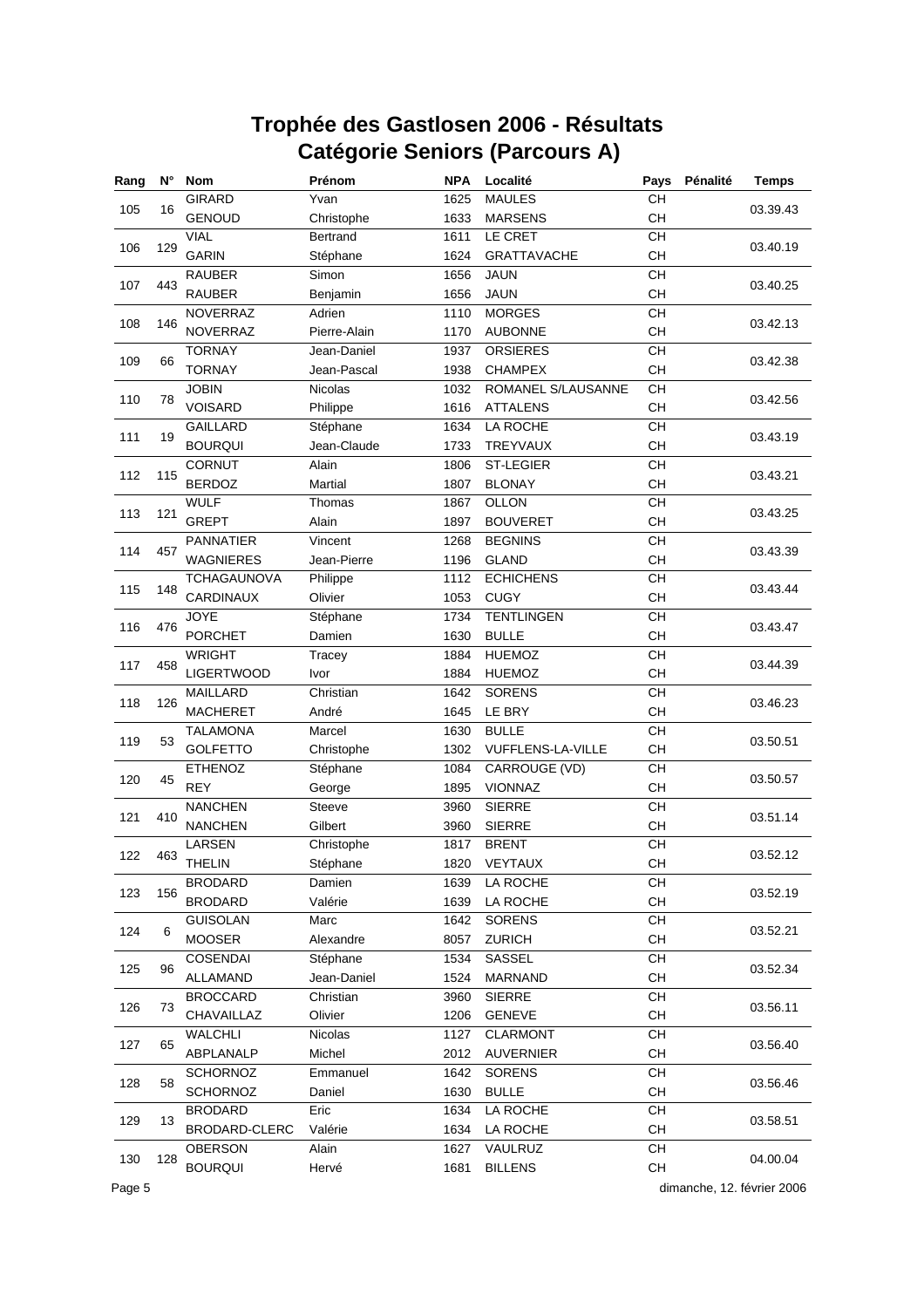| Rang | N°         | <b>Nom</b>        | Prénom        | <b>NPA</b> | Localité             | Pays      | Pénalité | <b>Temps</b> |
|------|------------|-------------------|---------------|------------|----------------------|-----------|----------|--------------|
|      |            | <b>HAAS</b>       | Romain        | 1784       | <b>COURTEPIN</b>     | CH        |          |              |
| 131  | 2          | <b>KOLLY</b>      | Edmond        | 1731       | <b>EPENDES</b>       | CH        |          | 04.00.23     |
|      |            | <b>GABRIEL</b>    | Chris         | 1643       | <b>GUMEFENS</b>      | CH        |          |              |
| 132  | 452        | <b>BOURQUI</b>    | Benoit        | 1681       | <b>HENNENS</b>       | CH        |          | 04.01.05     |
|      |            | <b>RIEDO</b>      | Mario         | 1736       | ST-SILVESTER         | CH        |          |              |
| 133  | 144        | <b>PURRO</b>      | Daniel        | 1737       | <b>PLASSELB</b>      | CH        |          | 04.02.02     |
|      |            | CAMELIQUE         | Alain         | 1633       | <b>MARSENS</b>       | <b>CH</b> |          |              |
| 134  | 1          | <b>FAVROD</b>     | Nicolas       | 1000       | LAUSANNE             | CH        |          | 04.02.28     |
|      |            | <b>AEBI</b>       | Mikael        | 1740       | <b>NEYRUZ</b>        | CH        |          |              |
| 135  | 408        | <b>BOSSY</b>      | Gérald        | 1782       | <b>BELFAUX</b>       | CH        |          | 04.02.32     |
|      |            | <b>NORMAND</b>    | Cédric        | 8105       | <b>WATT</b>          | CH        |          |              |
| 136  | 104        | <b>NORMAND</b>    | Jean-Luc      | 1963       | <b>VETROZ</b>        | CH        |          | 04.02.37     |
|      |            | <b>DUCHOUD</b>    | Stany         | 1661       | LE PAQUIER           | CH        |          |              |
| 137  | 426        | <b>PASQUIER</b>   | Jean-Marc     | 1695       | VILLARLOD            | <b>CH</b> |          | 04.02.40     |
|      |            | <b>CHASSOT</b>    | Frédéric      | 1723       | <b>MARLY</b>         | CH        |          |              |
| 138  | 54         | <b>SCYBOZ</b>     | Pierre        | 1638       | <b>MORLON</b>        | <b>CH</b> |          | 04.03.18     |
|      |            | <b>EMERI</b>      | Jean-François | 1007       | LAUSANNE             | CH        |          |              |
| 139  | 143        | <b>CHRISTINAT</b> | Patrick       | 2034       | <b>PESEUX</b>        | CH        |          | 04.04.06     |
|      |            | <b>BETTEX</b>     | Laurent       | 1059       | PENEY LE JORAT       | CH        |          |              |
| 140  | 34         | <b>REMUND</b>     | Raoul         | 1513       | <b>HERMENCHE</b>     | <b>CH</b> |          | 04.04.43     |
|      |            | <b>PASQUIER</b>   | Mathieu       | 1920       | <b>MARTIGNY</b>      | <b>CH</b> |          |              |
| 141  | 459        | <b>WENNER</b>     | Etienne       | 3963       | <b>CRANS-MONTANA</b> | CH        |          | 04.04.57     |
|      |            | <b>HENNET</b>     | Manuel        | 2742       | <b>PERREFITTE</b>    | CH        |          |              |
|      | 142<br>453 | <b>MONTANDON</b>  | Géralf        | 2710       | <b>TAVANNES</b>      | <b>CH</b> |          | 04.05.02     |
|      |            | <b>GEBHARD</b>    | Bertrand      | 1054       | <b>MORRENS</b>       | CH        |          |              |
| 143  | 90         | <b>SIERRO</b>     | Jef           | 1376       | <b>GOUMOENS</b>      | <b>CH</b> |          | 04.05.06     |
|      |            | <b>PERISSET</b>   | Laurent       | 1670       | <b>ESMONTS</b>       | CH        |          |              |
| 144  | 429        | <b>PINARD</b>     | Gilles        | 1066       | <b>EPALINGES</b>     | CH        |          | 04.07.17     |
|      |            | <b>SCHLAEFLI</b>  | Laurent       | 1594       | <b>ORSONNENS</b>     | CH        |          |              |
| 145  | 105        | <b>CHAUTEMS</b>   | José          | 1443       | <b>CHAMPVENT</b>     | CH        |          | 04.07.22     |
|      |            | <b>MOREL</b>      | Charles       | 1635       | LA TOUR-DE-TREME     | <b>CH</b> |          |              |
| 146  | 444        | <b>PASQUIER</b>   | Christophe    | 1636       | <b>BROC</b>          | CH        |          | 04.07.27     |
|      |            | <b>SALAMIN</b>    | Patrick       | 1134       | VUFFLENS-LE-CHATEAU  | <b>CH</b> |          |              |
| 147  | 425        | <b>FRAGNIERE</b>  | Noël          | 1268       | <b>BEGNINS</b>       | CH        |          | 04.07.52     |
|      |            | <b>FAVRE</b>      | Cédric        | 1663       | <b>PRINGY</b>        | CН        |          |              |
| 148  | 454        | <b>FRAGNIERE</b>  | Marc          | 1630       | <b>BULLE</b>         | <b>CH</b> |          | 04.08.20     |
|      |            | <b>BROCCARD</b>   | Alain         | 3960       | <b>SIERRE</b>        | CН        |          |              |
| 149  | 434        | <b>BONVIN</b>     | Eric          | 3960       | <b>SIERRE</b>        | CH        |          | 04.08.28     |
|      |            | <b>SCHAER</b>     | Marc-Antoine  | 2523       | <b>LIGNERES</b>      | CH        |          |              |
| 150  | 447        | <b>SCHNYDER</b>   | Eric          | 2518       | <b>NODS</b>          | CH        |          | 04.10.40     |
|      |            | <b>RUFFIEUX</b>   | Marie-Claude  | 1783       | <b>PENSIER</b>       | CH        |          |              |
| 151  | 9          | <b>RUFFIEUX</b>   | José          | 1783       | <b>PENSIER</b>       | CH        |          | 04.11.20     |
|      |            | <b>PITTET</b>     | Christian     | 1611       | LE CRET              | CH        |          |              |
| 152  | 62         | <b>SENN</b>       | Frédéric      | 1678       | <b>SIVIRIEZ</b>      | CH        |          | 04.11.30     |
|      |            | <b>BEAUD</b>      | Marlène       | 1643       | <b>GUMEFENS</b>      | CH        |          |              |
| 153  | 424        | <b>BEAUD</b>      | Michel        | 1669       | ALBEUVE              | CH        |          | 04.11.59     |
|      |            | <b>VUIGNIER</b>   | Julien        | 1984       | LES HAUDERES         | CH        |          |              |
| 154  | 117        | <b>METRAILLER</b> | Frédéric      | 1983       | <b>EVOLENE</b>       | CH        |          | 04.12.27     |
|      |            | <b>MASSET</b>     | Jacques       | 1353       | <b>BOFFLENS</b>      | CH        |          |              |
| 155  | 61         | <b>TROYON</b>     | Charles-Henri | 1053       | BRETIGNY-SUR-MORRE   | CH        |          | 04.14.18     |
|      |            | <b>POLETTI</b>    | Davide        | 1214       | <b>VERNIER</b>       | CH        |          |              |
| 156  | 130        |                   |               |            |                      |           |          | 04.14.38     |
|      |            | <b>TSCHERRIG</b>  | Hans          | 3907       | GONDO                | CH        |          |              |

Page 6 dimanche, 12. février 2006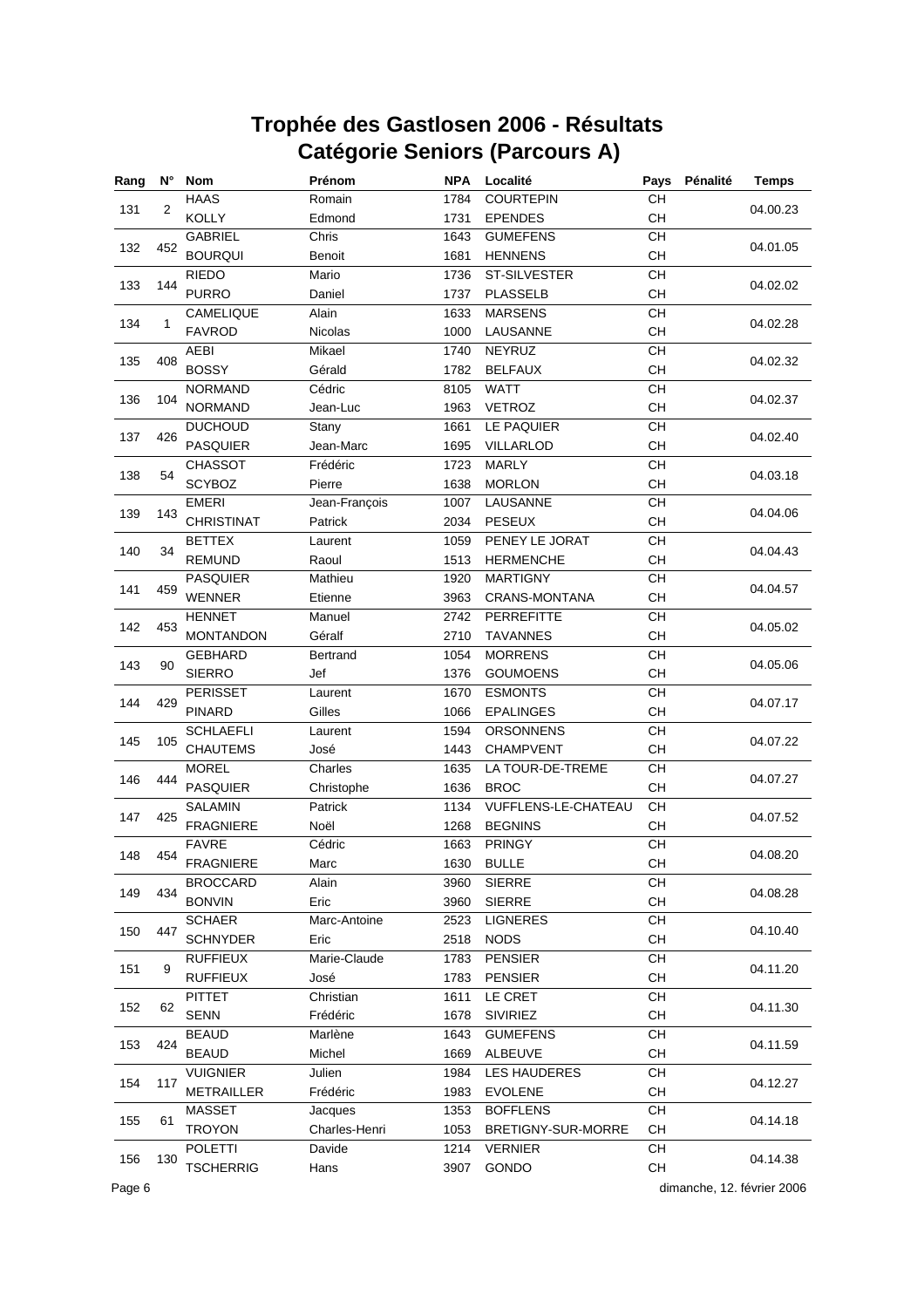| Rang | N°  | <b>Nom</b>       | Prénom        | <b>NPA</b> | Localité              | Pays      | Pénalité | <b>Temps</b> |
|------|-----|------------------|---------------|------------|-----------------------|-----------|----------|--------------|
|      |     | <b>BORNET</b>    | Gilles        | 1822       | <b>CHERNEX</b>        | CH        |          |              |
| 157  | 35  | <b>ISELI</b>     | Valentine     | 1822       | <b>CHERNEX</b>        | <b>CH</b> |          | 04.15.44     |
|      |     | <b>PITTET</b>    | Emmanuel      | 1807       | <b>BLONAY</b>         | CH        |          |              |
| 158  | 455 | <b>DENIS</b>     | Jean-Luc      | 1912       | <b>LEYTRON</b>        | CH        |          | 04.17.25     |
|      |     | QUARROZ          | <b>Steeve</b> | 1975       | ST-SEVERIN            | CH        |          |              |
| 159  | 110 | <b>RECORDON</b>  | Marc-André    | 1991       | <b>SALINS</b>         | CH        |          | 04.18.22     |
|      |     | <b>DUTRUY</b>    | Alain         | 3013       | <b>BERNE</b>          | <b>CH</b> |          | 04.18.34     |
| 160  | 132 | PILLOUD          | Jean          | 1820       | <b>TERRITET</b>       | CH        |          |              |
|      |     | <b>BARES</b>     | Matthieu      | 1009       | <b>PULLY</b>          | <b>CH</b> |          |              |
| 161  | 145 | <b>NICOLET</b>   | Philippe      | 1172       | <b>BOUGY-VILLARS</b>  | CH        |          | 04.18.51     |
|      |     | HAYMOZ           | Yvan          | 1630       | <b>BULLE</b>          | CH        |          | 04.20.37     |
| 162  | 56  | <b>FRAGNIERE</b> | <b>Steve</b>  | 1007       | LAUSANNE              | CH        |          |              |
|      |     | <b>VAUCHER</b>   | Vincent       | 1670       | <b>URSY</b>           | CH        |          | 04.20.50     |
| 163  | 17  | <b>SCHMUTZ</b>   | Jérome        | 1670       | <b>URSY</b>           | <b>CH</b> |          |              |
|      |     | DARBELLAY        | François      | 1972       | ANZERE                | CH        |          |              |
| 164  | 84  | DARBELLAY        | Michel        | 1964       | <b>CONTHEY</b>        | <b>CH</b> |          | 04.20.53     |
|      |     | <b>ROCHAT</b>    | Samuel        | 1756       | LOVENS                | CH        |          | 04.22.21     |
| 165  | 5   | <b>ROCHAT</b>    | Antoine       | 1756       | <b>ONNENS</b>         | CH        |          |              |
|      |     | LAINE            | Tanguy        | 1091       | <b>GRANDVAUX</b>      | CH        |          | 04.24.02     |
| 166  | 93  | <b>ANTILLE</b>   | <b>Bruno</b>  | 1805       | <b>JONGNY</b>         | CH        |          |              |
|      |     | <b>PROGIN</b>    | Pascal        | 1630       | <b>BULLE</b>          | CH        |          |              |
| 167  | 465 | <b>GILLER</b>    | David         | 1661       | LE PAQUIER            | <b>CH</b> |          | 04.24.15     |
|      |     | <b>HOFFMANN</b>  | Damien        | 1004       | LAUSANNE              | <b>CH</b> |          |              |
| 168  | 428 | <b>MISCHLER</b>  | Maurice       | 1066       | <b>EPALINGES</b>      | CН        |          | 04.24.18     |
|      |     | <b>SCIBOZ</b>    | Patrick       | 1734       | <b>TENTLINGEN</b>     | CH        |          |              |
| 169  | 131 | <b>BOSSON</b>    | Christian     | 1666       | VILLARS-SOUS-MONT     | <b>CH</b> |          | 04.24.38     |
|      |     | <b>SCHUWEY</b>   | Markus        | 1656       | <b>JAUN</b>           | CH        |          |              |
| 170  | 460 | <b>GUILLET</b>   | Olivier       | 1630       | <b>BULLE</b>          | <b>CH</b> |          | 04.25.13     |
|      |     | <b>PROGIN</b>    | Jacky         | 1624       | LA VERRERIE           | CH        |          |              |
| 171  | 445 | <b>GENOUD</b>    | Nicolas       | 1609       | <b>FIAUGERES</b>      | CH        |          | 04.25.51     |
|      |     | <b>BRODARD</b>   | Frédéric      | 1630       | <b>BULLE</b>          | CH        |          |              |
| 172  | 48  | <b>MAURON</b>    | Christophe    | 1634       | LA ROCHE              | CH        |          | 04.26.39     |
|      |     | <b>RAEMY</b>     | Guy           | 1437       | SASCEVAZ              | CH        |          | 04.27.10     |
| 173  | 467 | <b>CUAGNIER</b>  | Fabrice       | 1439       | <b>RANCES</b>         | CH        |          |              |
|      |     | <b>MATHYS</b>    | Jean-Marc     | 1823       | <b>GLION</b>          | <b>CH</b> |          |              |
| 174  | 26  | <b>HAENNI</b>    | Muriel        | 1580       | <b>AVENCHES</b>       | CH        |          | 04.27.24     |
|      | 417 | EGLI             | Samuel        | 1753       | <b>MATRAN</b>         | CН        |          | 04.29.04     |
| 175  |     | <b>GINGINS</b>   | Raphaël       | 1733       | TREYVAUX              | CH        |          |              |
| 176  | 140 | <b>BUTTY</b>     | Marcel        | 1756       | <b>ONNENS</b>         | CH        |          | 04.29.31     |
|      |     | METTRAUX         | Xavier        | 1757       | NOREAZ                | CH        |          |              |
|      |     | <b>GEISER</b>    | Françoise     | 1007       | LAUSANNE              | CH        |          |              |
| 177  | 37  | <b>CRISINEL</b>  | Jérémie       | 1414       | <b>RUEYRES</b>        | CH        |          | 04.31.33     |
|      |     | <b>ROMANENS</b>  | Jacqueline    | 1644       | PONT EN OGOZ          | CH        |          |              |
| 178  | 47  | <b>BRODARD</b>   | Patrick       | 1634       | LA ROCHE              | CH        |          | 04.31.49     |
|      |     | <b>RUFFIEUX</b>  | Joël          | 1652       | <b>BOTTERENS</b>      | CH        |          | 04.36.46     |
| 179  | 440 | <b>PUGIN</b>     | Laurent       | 1663       | <b>EPAGNY</b>         | CH        |          |              |
|      |     | <b>BOURQUI</b>   | Christian     | 1482       | <b>CUGY</b>           | CH        |          |              |
| 180  | 116 | <b>RUFFIEUX</b>  | Dominique     | 1700       | <b>FRIBOURG</b>       | CH        |          | 04.39.36     |
|      |     | <b>SITTINGER</b> | Alain         | 1865       | <b>LES DIABLERETS</b> | CH        |          |              |
| 181  | 403 | CARREL           | Patrice       | 1865       | LES.DIABLERETS        | CH        |          | 04.40.45     |
|      |     | <b>NOBLE</b>     | Stephane      | 1208       | <b>GENEVE</b>         | CH        |          |              |
| 182  | 464 | CARBALLO         | David         | 1228       | PLAN-LES-OUATES       | CH        |          | 04.40.56     |

Page 7 dimanche, 12. février 2006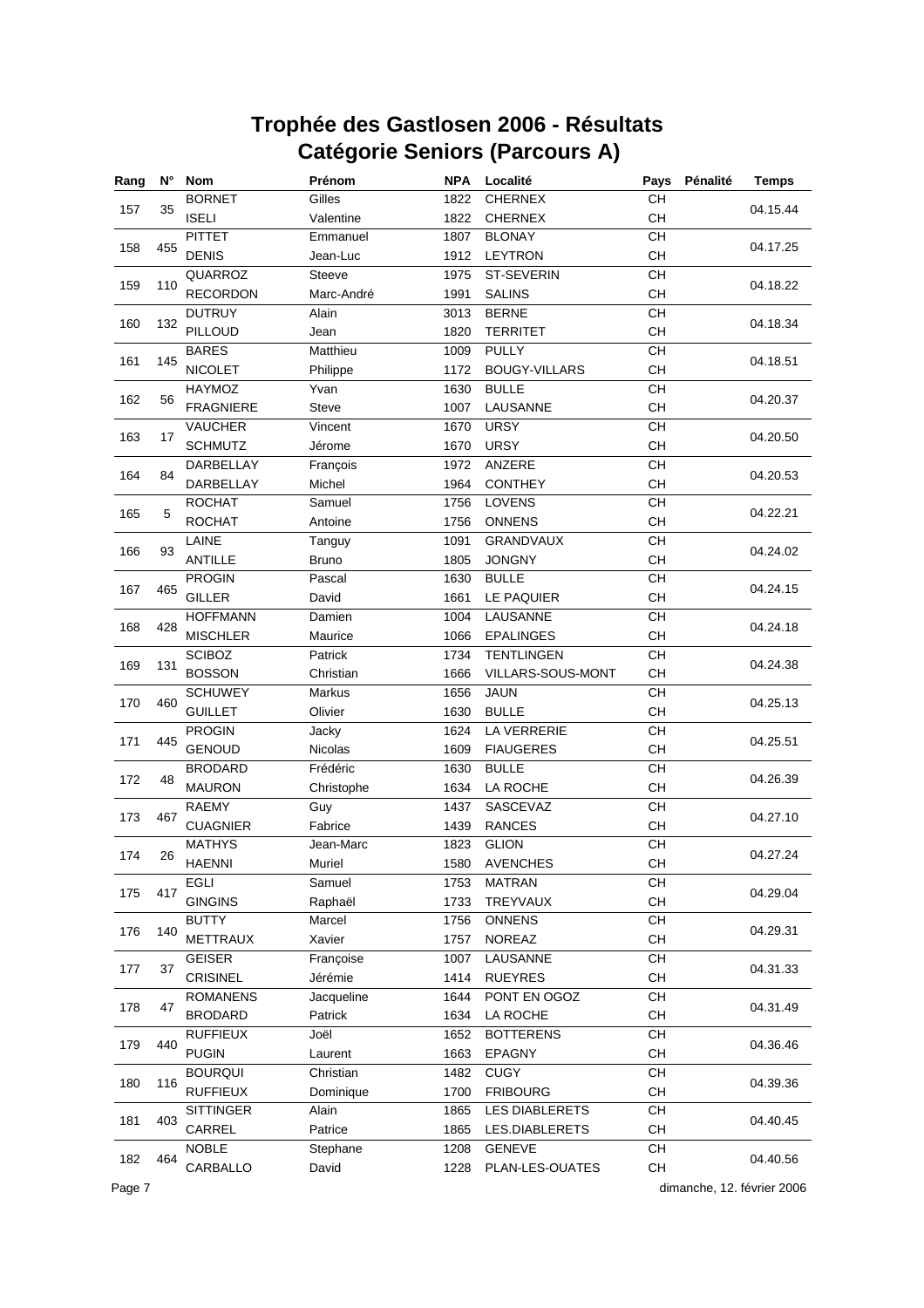| Rang | N°  | <b>Nom</b>         | Prénom         | <b>NPA</b> | Localité             | Pays                                     | Pénalité | <b>Temps</b> |
|------|-----|--------------------|----------------|------------|----------------------|------------------------------------------|----------|--------------|
|      |     | <b>CHENAUX</b>     | Bertand        | 1763       | GRANGES-PACCOT       | CH                                       |          |              |
| 183  | 20  | <b>MARRO</b>       | Patrick        | 1762       | <b>GIVISIEZ</b>      | <b>CH</b>                                |          | 04.42.57     |
|      |     | <b>MONNEY</b>      | <b>Martial</b> | 1727       | CORPATAUX            | CH                                       |          |              |
| 184  | 138 | <b>PERRITAZ</b>    | Bernard        | 1730       | <b>ECUVILLENS</b>    | CH                                       |          | 04.45.05     |
|      |     | <b>GAMMETER</b>    | Adrian         | 2552       | ORPUND               | CH                                       |          |              |
| 185  | 450 | DE MOUSTIER        | Patrick        | 1206       | <b>GENEVA</b>        | CH                                       |          | 04.46.10     |
|      |     | <b>RIGOLET</b>     | Joseph         | 1609       | <b>ST-MARTIN</b>     | <b>CH</b>                                |          |              |
| 186  | 477 | <b>BOURQUENOUD</b> | Alexandre      | 1724       | <b>FERPICLOZ</b>     | CH                                       |          | 04.47.20     |
|      |     | <b>ZWAHLEN</b>     | Pascal         | 1682       | <b>DOMPIERRE</b>     | <b>CH</b>                                |          |              |
| 187  | 427 | <b>DUC</b>         | Stéphane       | 1682       | VILLARS-BRAMARD      | CH                                       |          | 04.50.33     |
|      |     | <b>BERSET</b>      | Benoît         | 1784       | <b>COURTEPIN</b>     | CH                                       |          |              |
| 188  | 60  | <b>FOLLY</b>       | Alain          | 1784       | <b>COURTEPIN</b>     | CH                                       |          | 04.51.02     |
|      |     | <b>WIDER</b>       | Julien         | 1700       | <b>FRIBOURG</b>      | CH                                       |          |              |
| 189  | 10  | <b>PYTHON</b>      | Olivier        | 1680       | <b>ROMONT</b>        | <b>CH</b>                                |          | 04.51.09     |
|      |     | <b>DUCOMMUN</b>    | Valérie        | 2072       | SAINT-BLAISE         | CH                                       |          |              |
| 190  | 422 | <b>PROBST</b>      | <b>Steve</b>   | 2072       | SAINT-BLAISE         | <b>CH</b>                                |          | 04.53.25     |
|      |     | <b>DELAQUIS</b>    | Stéphane       | 1753       | <b>MATRAN</b>        | CH                                       |          |              |
| 191  | 446 | <b>CLEMENT</b>     | Olivier        | 1728       | <b>ROSSENS</b>       | CH                                       |          | 04.57.47     |
|      |     | LANGENEGGER        | Lionel         | 1418       | <b>VUARRENS</b>      | CH                                       |          |              |
| 192  | 462 | <b>DEGLISE</b>     | Eric           | 1617       | <b>REMAUFENS</b>     | CH                                       |          | 04.58.03     |
|      |     | CALLANDRET         | Gaël           | 1033       | <b>CHESEAUX</b>      | CH                                       |          |              |
| 193  | 69  | <b>LEHNHERR</b>    | Georges        | 1195       | <b>DULLY</b>         | <b>CH</b>                                |          | 04.58.07     |
|      |     | <b>TERCIER</b>     | Christophe     | 1632       | <b>RIAZ</b>          | <b>CH</b>                                |          |              |
| 194  | 142 | <b>CURRAT</b>      | Albin          | 1623       | <b>SEMSALES</b>      | CH                                       |          | 04.59.33     |
|      |     | <b>MARTI</b>       | Gaëtan         | 1041       | <b>BOTTENS</b>       | CH                                       |          |              |
| 195  | 3   | <b>DEMIERRE</b>    | Bertrand       | 1052       | LE MONT-SUR-LAUSANN  | <b>CH</b>                                |          | 04.59.50     |
|      |     | <b>CHENAUX</b>     | <b>Nicolas</b> | 1553       | CHATONNAYE           | CH                                       |          |              |
| 196  | 79  | <b>GIROD</b>       | David          | 3186       | <b>DUDINGEN</b>      | CH                                       |          | 05.00.31     |
|      |     | <b>GRAF</b>        | René           | 1400       | YVERDON-LES-BAINS    | CH                                       |          |              |
| 197  | 149 | <b>ROSADO</b>      | Michel         | 1870       | <b>MARTIGNY</b>      | CH                                       |          | 05.02.05     |
|      |     | <b>ROHRBASSER</b>  | Daniel         | 1791       | COURTAMAN            | CH                                       |          |              |
| 198  | 30  | <b>DIETRICH</b>    | Eric           | 1728       | <b>ROSSENS</b>       | CH                                       |          | 05.05.04     |
|      |     | <b>DOUGOUD</b>     | Mischa         | 1643       | <b>GUMEFENS</b>      | CH                                       |          |              |
| 199  | 407 | <b>BERTSCHY</b>    | Frédéric       | 1782       | <b>FROMANGUEIRES</b> | CH                                       |          | 05.05.37     |
|      |     | <b>RAUSIS</b>      | Pascal         | 1634       | LA ROCHE             | <b>CH</b>                                |          |              |
| 200  | 36  | <b>RAUSIS</b>      | Pierre-Yves    | 1920       | <b>MARTIGNY</b>      | CH                                       |          | 05.05.44     |
|      |     | PHILIPONA          | Jean-Luc       | 1791       | COURTAMAN            | CН                                       |          | 05.06.46     |
| 201  | 135 | <b>GREMAUD</b>     | Christophe     | 1784       | <b>COURTEPIN</b>     | CH                                       |          |              |
|      |     | <b>VANNOTTI</b>    | Matthias       | 1012       | LAUSANNE             | CH                                       |          | 05.12.29     |
| 202  | 94  | <b>BAUD</b>        | David          | 1920       | <b>MARTIGNY</b>      | CH                                       |          |              |
|      |     | <b>NICOLIER</b>    | Steve          | 1682       | <b>DOMPIERRE</b>     | $\mathsf{CH}% \left( \mathcal{M}\right)$ |          |              |
| 203  | 133 | <b>TENTHOREY</b>   | Claude         | 1682       | <b>DOMPIERRE</b>     | CH                                       |          | 05.13.16     |
| 204  |     | <b>AESCHLIMANN</b> | Sacha          | 1072       | FOREL (LAVAUX)       | CH                                       |          | 05.18.44     |
|      | 431 | <b>BLANCO</b>      | Pablo          | 1010       | LAUSANNE             | CH                                       |          |              |
|      |     | <b>HELFER</b>      | Pascal         | 1006       | LAUSANNE             | CH                                       |          | 05.20.25     |
| 205  | 478 | <b>GUENIN</b>      | Stéphane       | 1313       | <b>FERREYRES</b>     | CH                                       |          |              |
|      |     | <b>WISLER</b>      | Daniel         | 1610       | <b>ORON</b>          | CH                                       |          | 05.21.28     |
| 206  | 409 | <b>WISLER</b>      | Richard        | 1619       | LES PACCOTS          | CH                                       |          |              |
|      |     | <b>THUERLER</b>    | Michel         | 1630       | <b>BULLE</b>         | CH                                       |          |              |
| 207  | 437 | <b>PROGINS</b>     | Dominique      | 1611       | LE CRET              | CH                                       |          | 05.38.57     |
| 208  | 439 | <b>SUMI</b>        | Patrik         | 1095       | LUTRY                | CH                                       |          | 05.57.34     |
|      |     | <b>DIND</b>        | Nicolas        | 1091       | GRANDVAUX            | CH                                       |          |              |

Page 8 dimanche, 12. février 2006